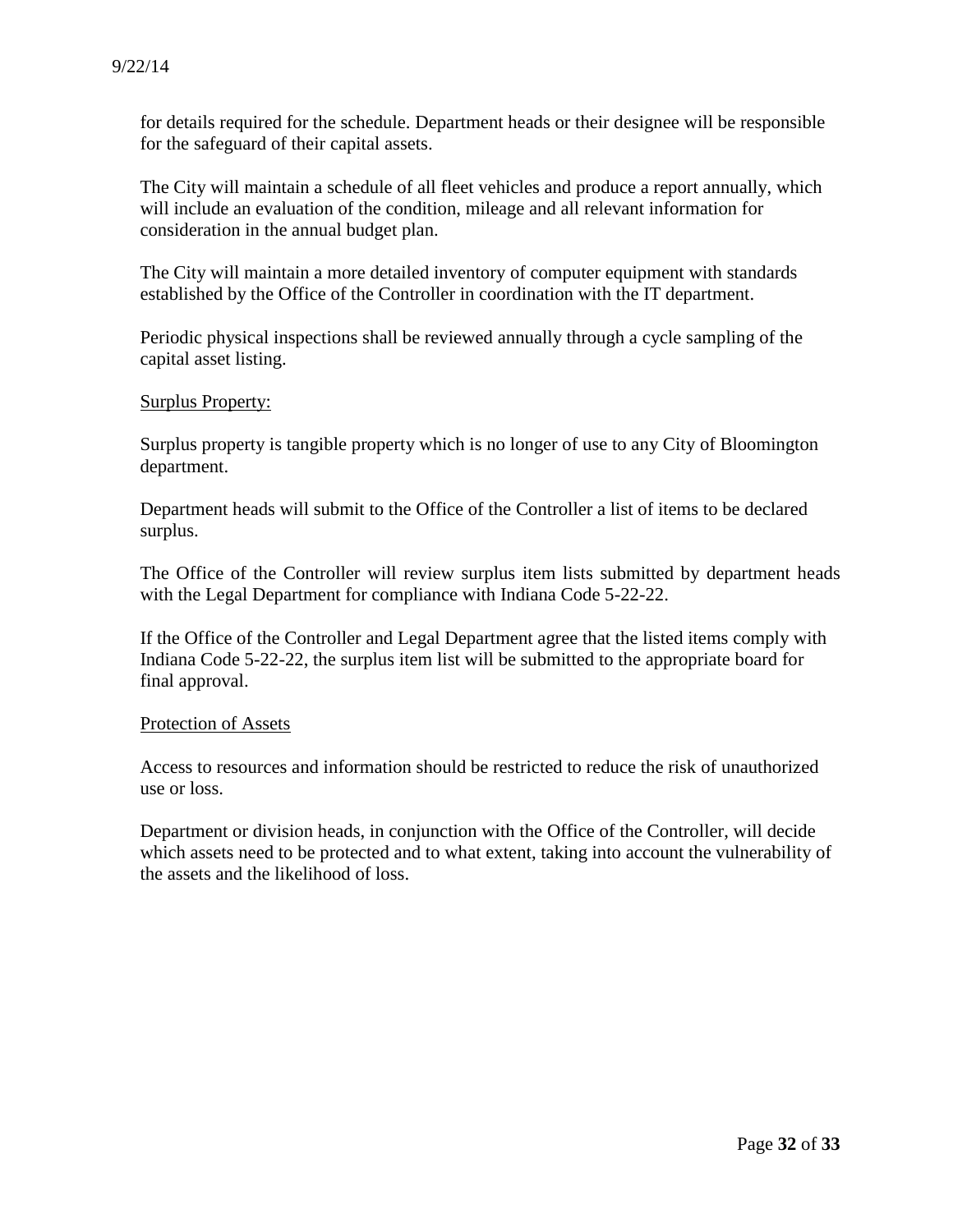# **Appendix F - Other References**

Human Resources Personnel Manual Travel Policy Controller Cities & Towns Manual Records Retention & Destruction Legal Conflicts of Interest City Code State Statutes Sustainability Information Technology Equipment & Software Policy Data Use, Retention & Destruction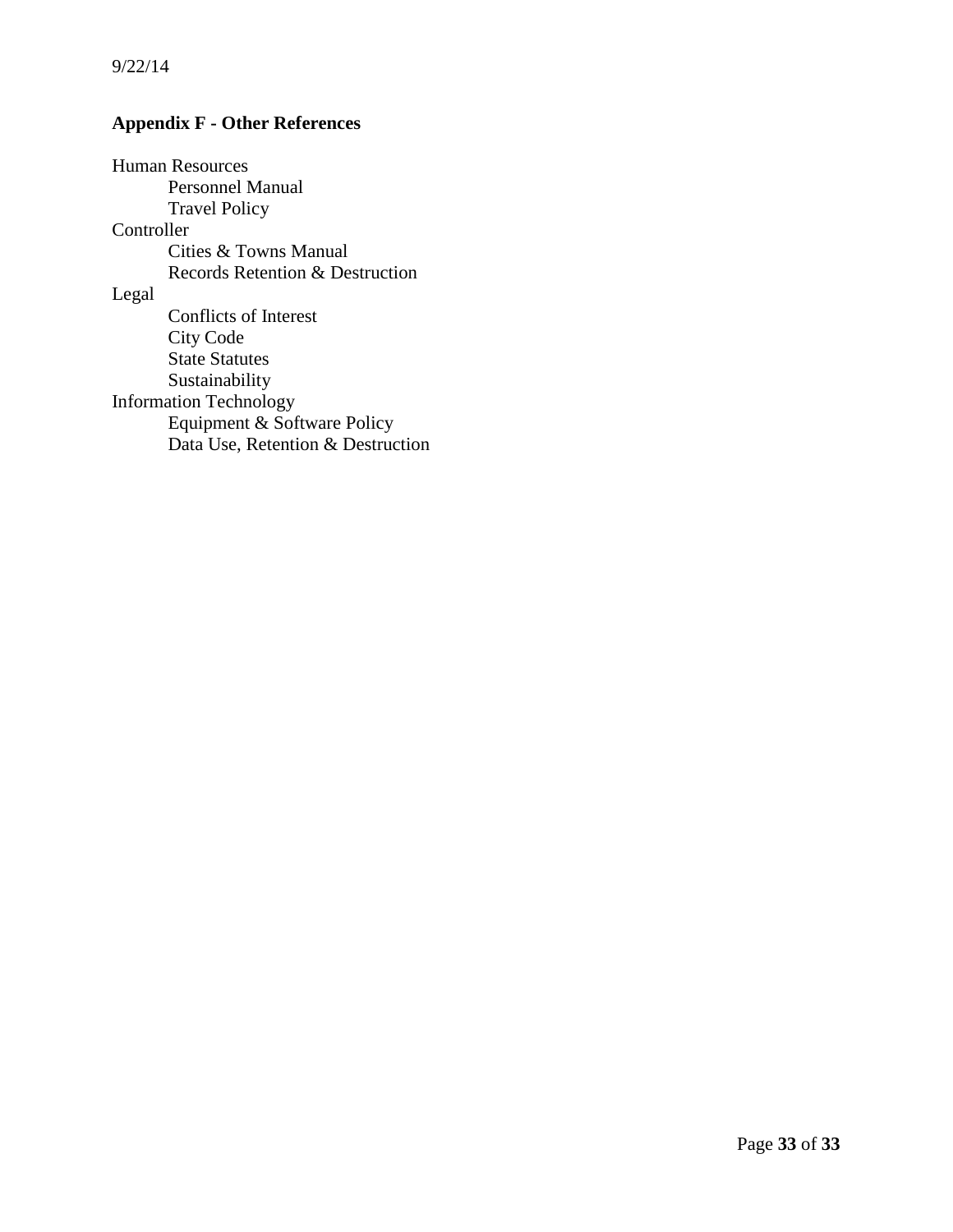#### **City of Bloomington Financial Policy Manual**

### **Appendix G - INTERNAL CONTROL STANDARDS AND PROCEDURES (Pursuant to Ind. Code § 5-11-1-27):**

#### **COMPONENT ONE: CONTROL ENVIRONMENT**

#### **Principle 1: The oversight body and management demonstrate a commitment to integrity and ethical values.**

The City has the responsibility to establish and maintain an adequate system of internal control and to furnish to the Common Council, various boards and commissions, governmental agencies, creditors and others reliable financial information on a timely basis. An adequate system of internal control is necessary for the City to discharge these responsibilities.

Controls help ensure that assets are not exposed to unauthorized access and use, transactions are properly recorded in the financial records, and the resultant financial information is reliable. External organizations and stakeholders of the City rely on financial information to make decisions toward appropriations, loans and other debt, grants, and other contractual relationships. City resources are dependent upon the system of internal control. Auditors are required annually to report upon the adequacy of the City's systems for control over financial reporting and compliance per I.C. 5-11-1-27(e). The safeguarding of City assets and the reliability which the City and others can place upon its financial records is dependent upon the effectiveness of the internal control process.

As the fiscal body, the Common Council expects the administration to effect an internal control environment with policies and procedures necessary to provide reasonable assurance that practices cause effective and efficient operations, reliable financial reporting, and compliance with applicable laws and regulations.

The system of internal control is meant to keep the City on course toward its mission and to minimize the risk of fraud and/or loss due to mismanagement. The system promotes efficiency, minimizes risks of asset loss, helps ensure the reliability of financial information, and compliance with applicable laws, rules, and regulations.

Internal control is a process. The control environment is the foundation upon which all components of internal control are based. It sets the tone for City operations. Internal control is about people, operations, communications, and the work environment. It is not about policies and forms though it takes shape through the implementation of relevant policies, procedures, and practices. Internal control can provide reasonable assurance, but no system of control can provide absolute assurance to the Common Council and other users of financial information.

The City Controller shall be charged with: